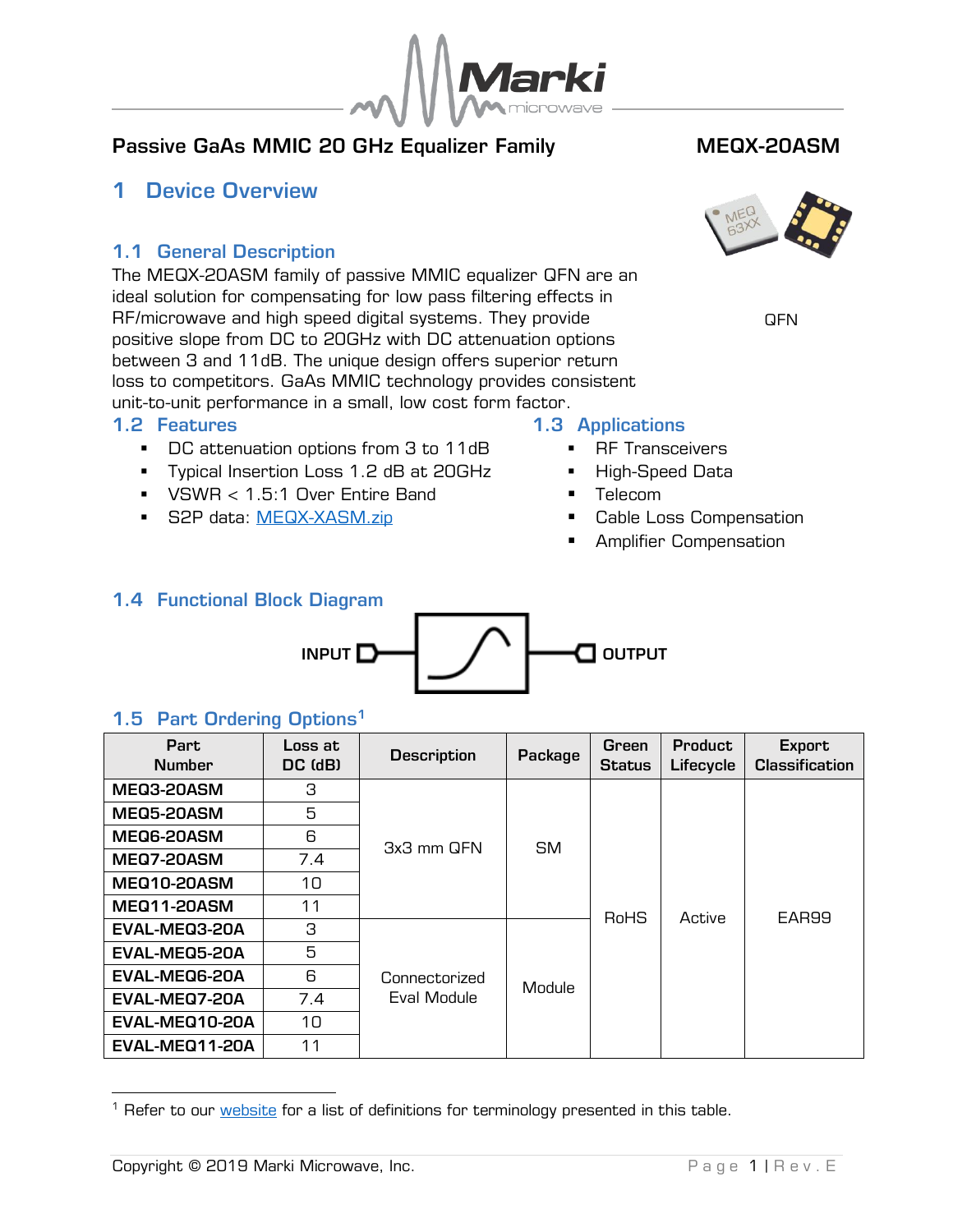

# [www.markimicrowave.com](http://www.markimicrowae.com/) MEQX-20ASM

# Table of Contents

| 1.1 |                                        |  |
|-----|----------------------------------------|--|
|     |                                        |  |
|     |                                        |  |
|     | 1.4 Functional Block Diagram 1         |  |
|     | 1.5 Part Ordering Options 1            |  |
|     | 2 Port Configurations and Functions  3 |  |
|     | 2.1 Port Diagram  3                    |  |
|     | 2.2 Port Functions  3                  |  |

|                                        | з                                   |                                       |  |  |
|----------------------------------------|-------------------------------------|---------------------------------------|--|--|
|                                        | $\overline{3}$ 1                    | Absolute Maximum Ratings 4            |  |  |
|                                        | 3.2                                 | Package Information 4                 |  |  |
|                                        | 3.3<br>Electrical Specifications  4 |                                       |  |  |
|                                        | 3.4                                 | Typical Performance Plots  5          |  |  |
|                                        |                                     | 3.4.1                                 |  |  |
|                                        |                                     | 3.4.2<br>Return Loss & Group Delay  6 |  |  |
| 4                                      |                                     |                                       |  |  |
|                                        | 4.1                                 | SM Package Outline Drawing 8          |  |  |
| Eval Package Outline Drawing  8<br>4.2 |                                     |                                       |  |  |
|                                        |                                     |                                       |  |  |

# Revision History

| <b>Revision Code</b> | <b>Revision Date</b> | <b>Comment</b>                   |
|----------------------|----------------------|----------------------------------|
|                      | June 27, 2018        | Datasheet Initial Release        |
|                      | August 2018          | Added §4.2, EVAL Outline         |
| R                    | November 2018        | Updated §4.2, EVAL Outline       |
|                      | <b>March 2019</b>    | Added ESD Rating                 |
|                      |                      | Corrected Table in 4.1, Added    |
|                      | May 2019             | Package Dimension Tolerance Spec |
|                      | August 2019          | Added §4.2, SM Footprint         |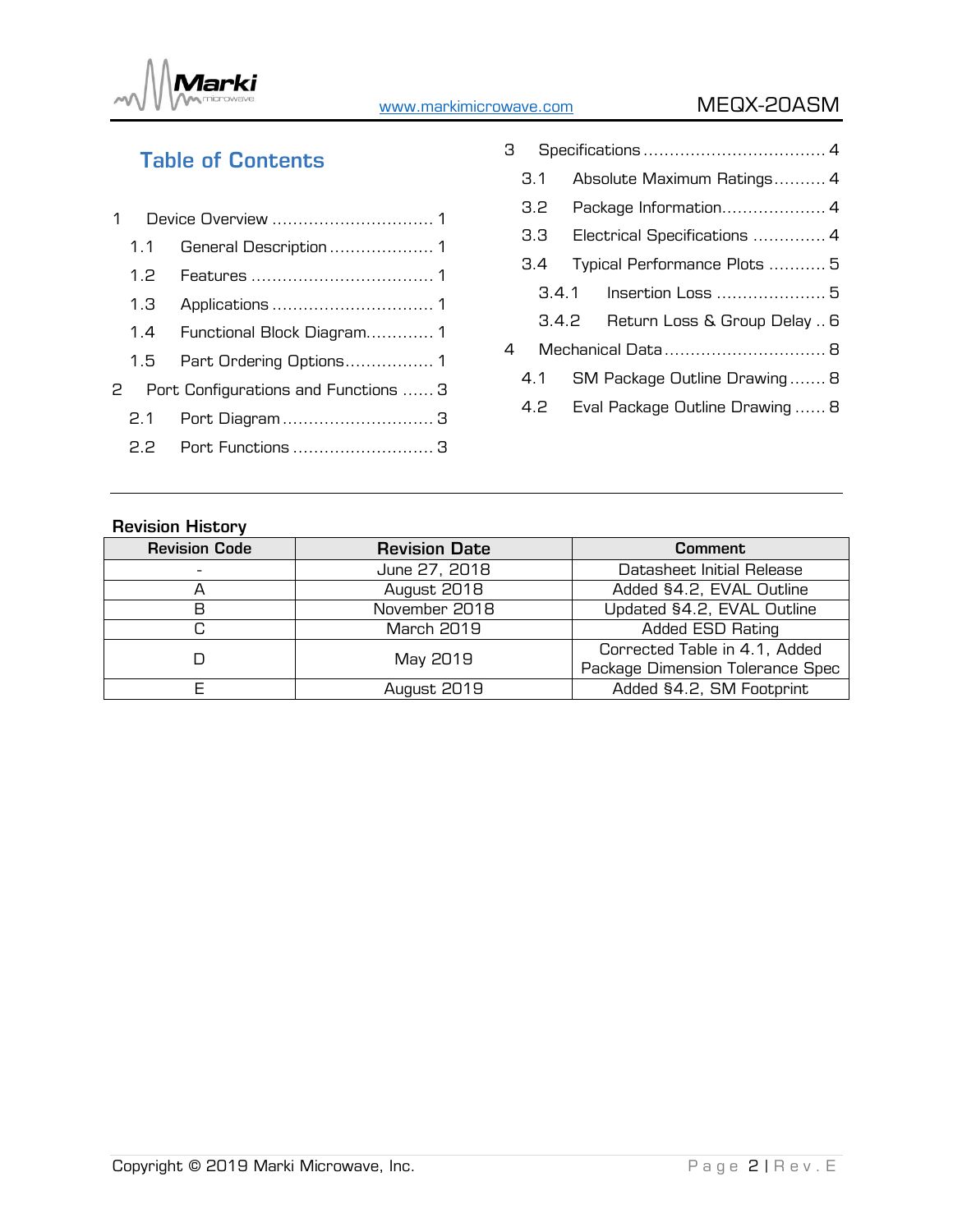

# <span id="page-2-0"></span>2 Port Configurations and Functions

# <span id="page-2-1"></span>2.1 Port Diagram

A top-down view of the MEQX-20ASM package outline drawing is shown below. The MEQ equalizers are symmetrical allowing Port 1 or Port 2 to be used as the input.



## <span id="page-2-2"></span>2.2 Port Functions

| Port       | <b>Function</b> | <b>Description</b>                                                                                  | <b>Equivalent Circuit</b>                |
|------------|-----------------|-----------------------------------------------------------------------------------------------------|------------------------------------------|
| Pin 1      | Input/Output    | Port 1 is DC connected to ground<br>through a resistor. DC block is required if<br>voltage present. | $P1 \circ \longrightarrow \wedge \wedge$ |
| Pin 9      | Input/Output    | Port 2 is DC connected to ground<br>through a resistor. DC block is required if<br>voltage present. | $P2 \rightarrow \sim$                    |
| <b>GND</b> | Ground          | SM package ground path is provided<br>through the ground paddle.                                    | <b>Pad</b>                               |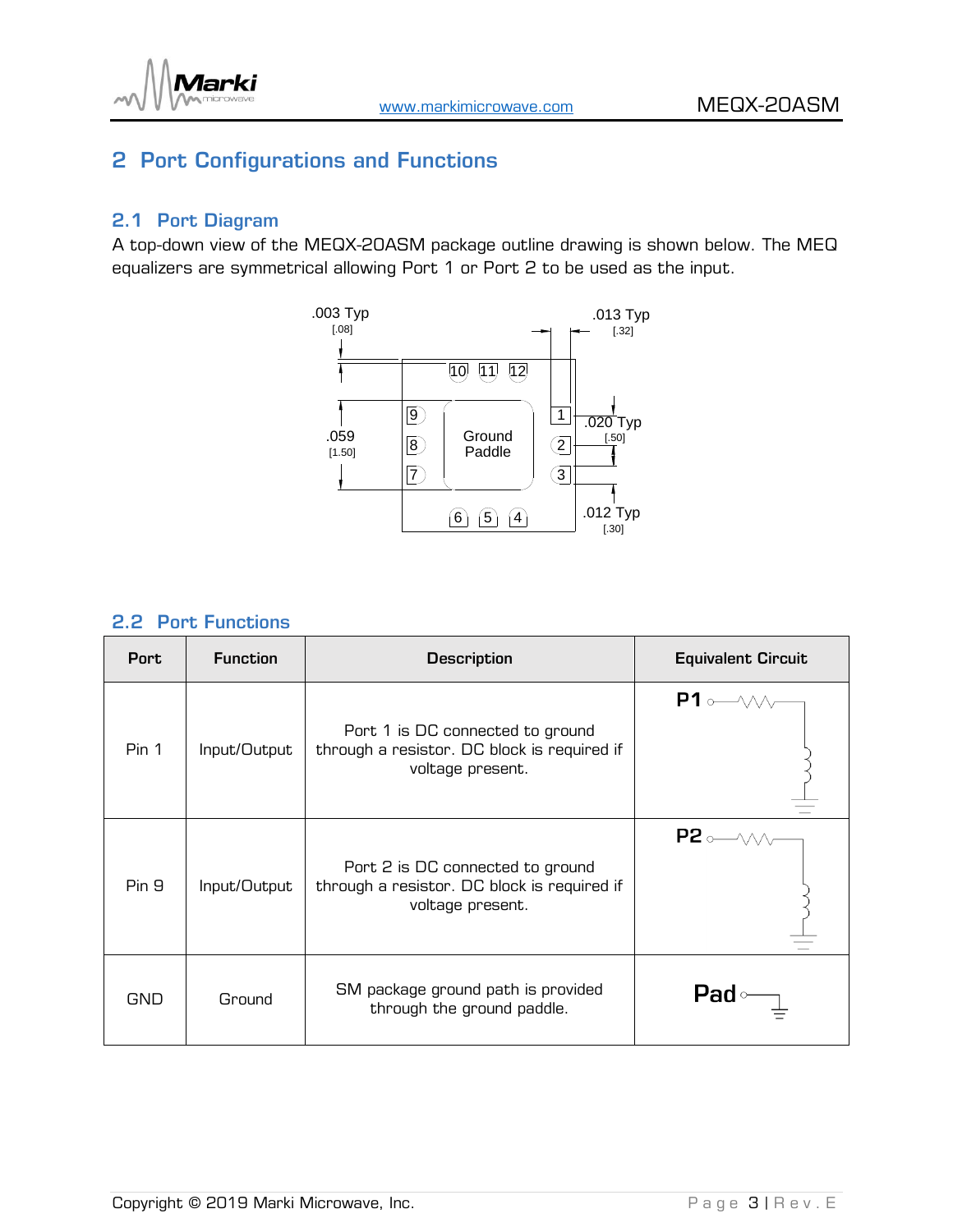

# <span id="page-3-0"></span>3 Specifications

## <span id="page-3-1"></span>3.1 Absolute Maximum Ratings

The Absolute Maximum Ratings indicate limits beyond which damage may occur to the device. If these limits are exceeded, the device may be inoperable or have a reduced lifetime.

| <b>Parameter</b>             | <b>Maximum Rating</b> | <b>Units</b> |
|------------------------------|-----------------------|--------------|
| Port 1 DC Current            | 40                    | mA           |
| Port 2 DC Current            | 40                    | mA           |
| Power Handling, at any Port  | $+30$                 | dBm          |
| <b>Operating Temperature</b> | $-55$ to $+100$       | °C           |
| Storage Temperature          | -65 to +125           | °C           |

## <span id="page-3-2"></span>3.2 Package Information

| Parameter | <b>Details</b>                                       |    |
|-----------|------------------------------------------------------|----|
| ESD       | Human Body Model (HBM), per MIL-STD-750, Method 1020 | 1Α |

# <span id="page-3-3"></span>3.3 Electrical Specifications 2

The electrical specifications apply at  $T_A$ =+25°C in a 50 $\Omega$  system. Typical data shown is for the equalizer in a SM package with a sine wave input applied to port 1.

Min and Max limits are guaranteed at  $T_A$ =+25°C. All bare die are 100% DC tested and visually inspected.

| <b>Part Number</b> | <b>Typical Insertion Loss</b> |        | <b>Typical Return Loss</b> | <b>Units</b> |  |
|--------------------|-------------------------------|--------|----------------------------|--------------|--|
|                    | DC.                           | 20 GHz | DC-14 GHz                  |              |  |
| MEQ3-20ASM         | З                             |        | 19                         | dВ           |  |
| MEQ5-20ASM         | 5                             | 1.1    | 22                         | dВ           |  |
| MEQ6-20ASM         | 6                             |        | 23                         | dВ           |  |
| MEQ7-20ASM         | 7.5                           | 1.1    | 26                         | dВ           |  |
| MEQ10-20ASM        | 10                            | 0.9    | 20                         | dВ           |  |
| MEQ11-20ASM        | 11                            | 1.2    | 27                         | dВ           |  |

<sup>&</sup>lt;sup>2</sup> Equalizer is symmetrical. Reverse measurement is equivalent to forward measurement. All measurements taken in eval board without de-embedding.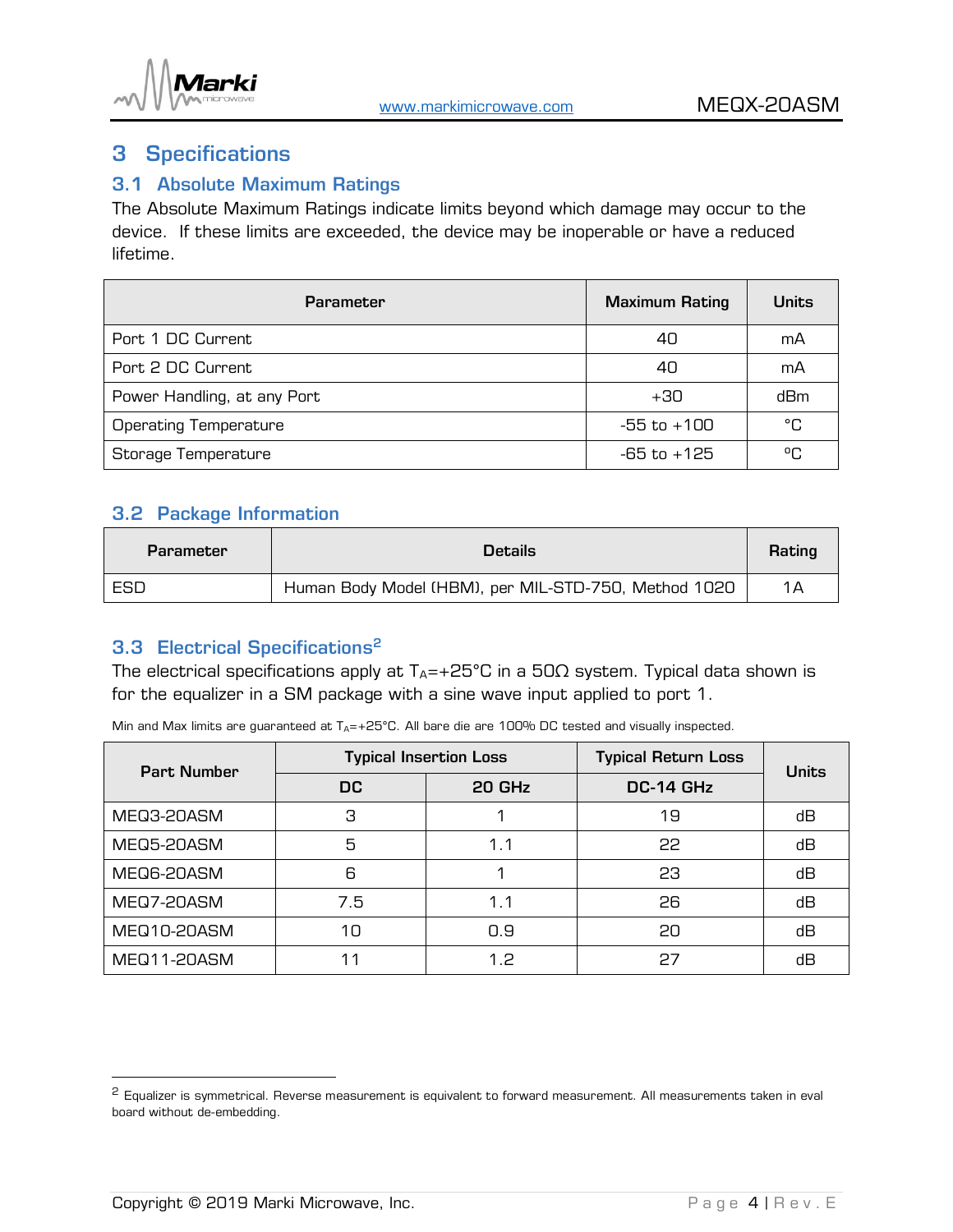

# <span id="page-4-0"></span>3.4 Typical Performance Plots

### <span id="page-4-1"></span>3.4.1 Insertion Loss

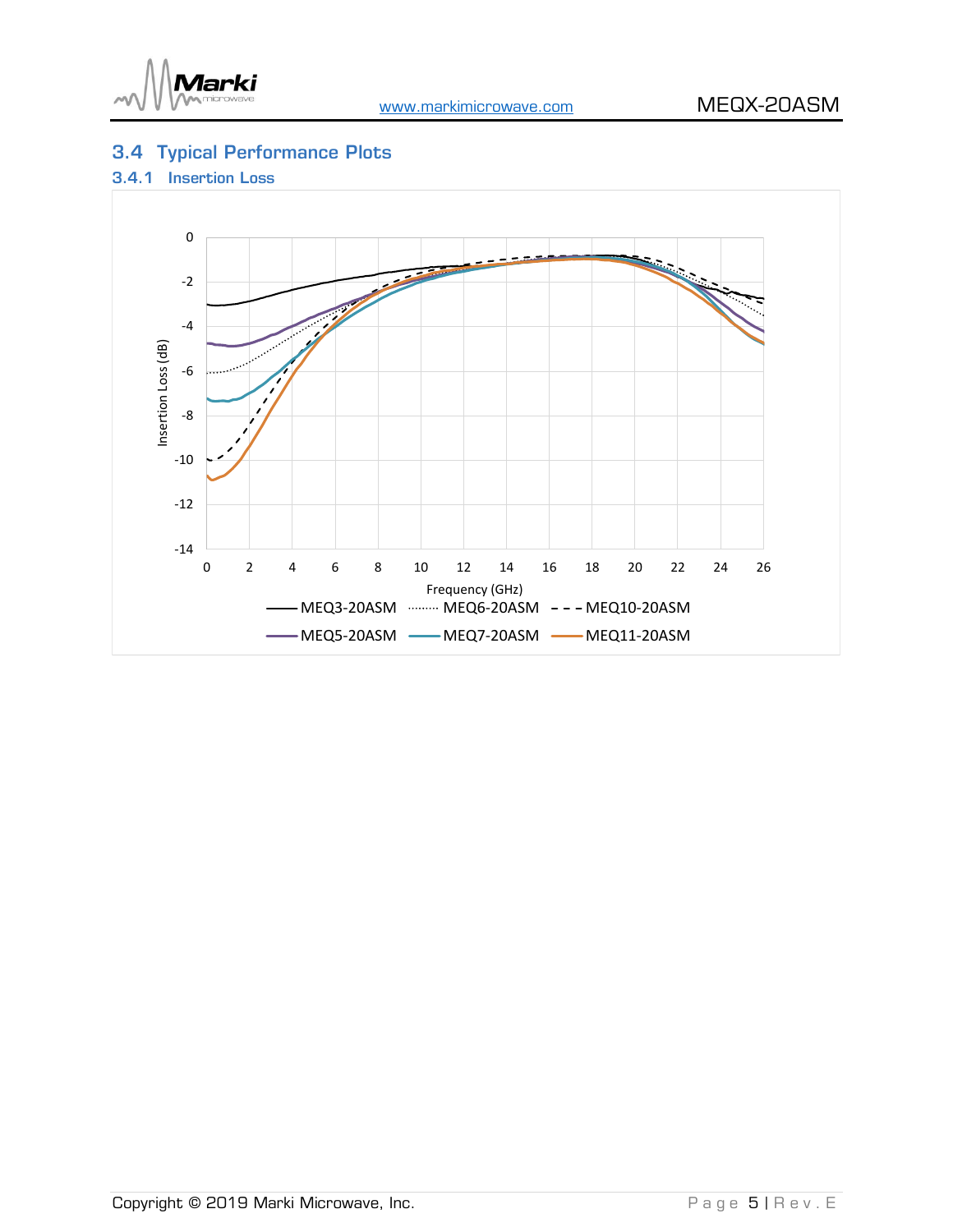

#### <span id="page-5-0"></span>3.4.2 Return Loss & Group Delay<sup>3</sup>









<sup>3</sup> Group delay measured in eval board without de-embedding.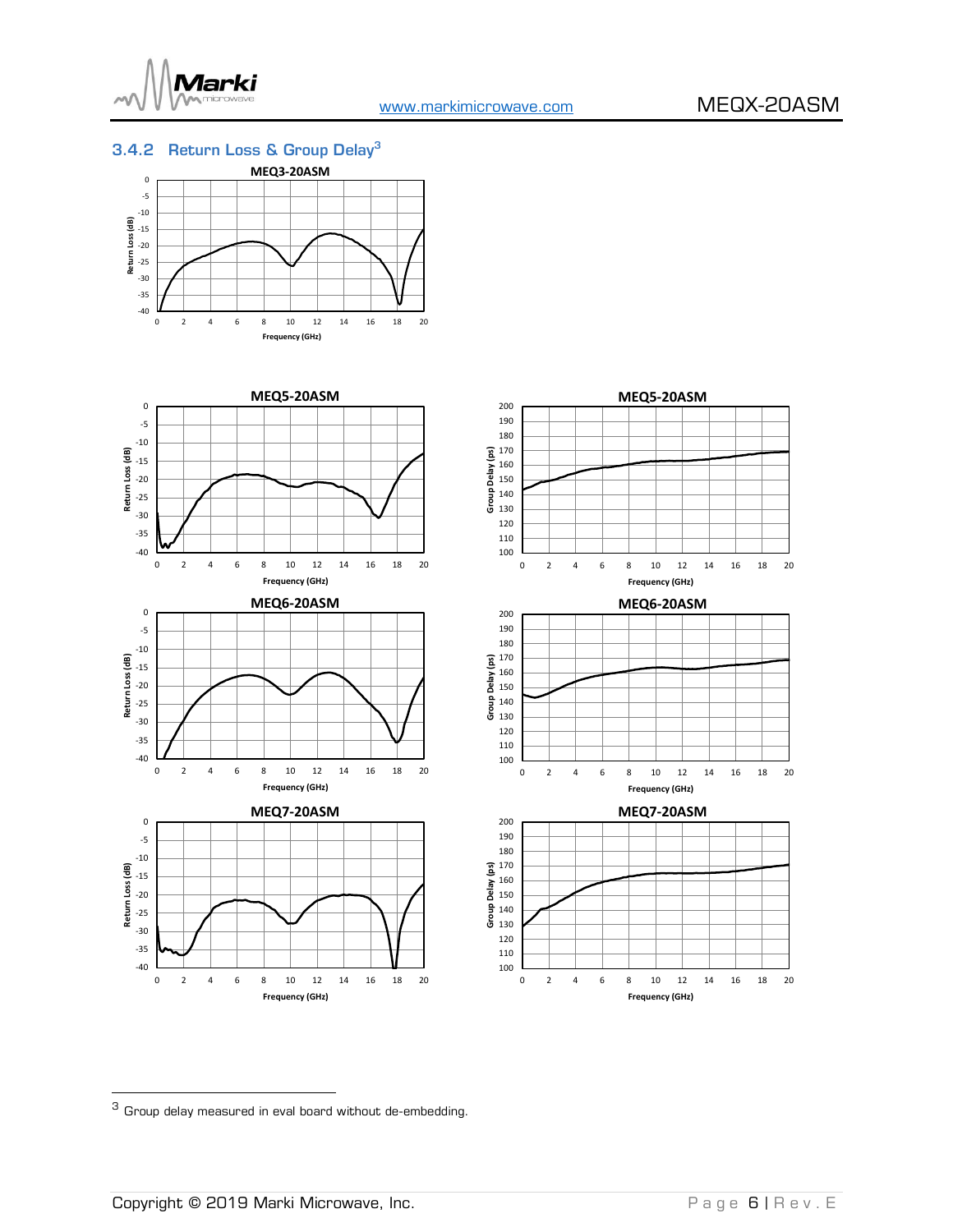







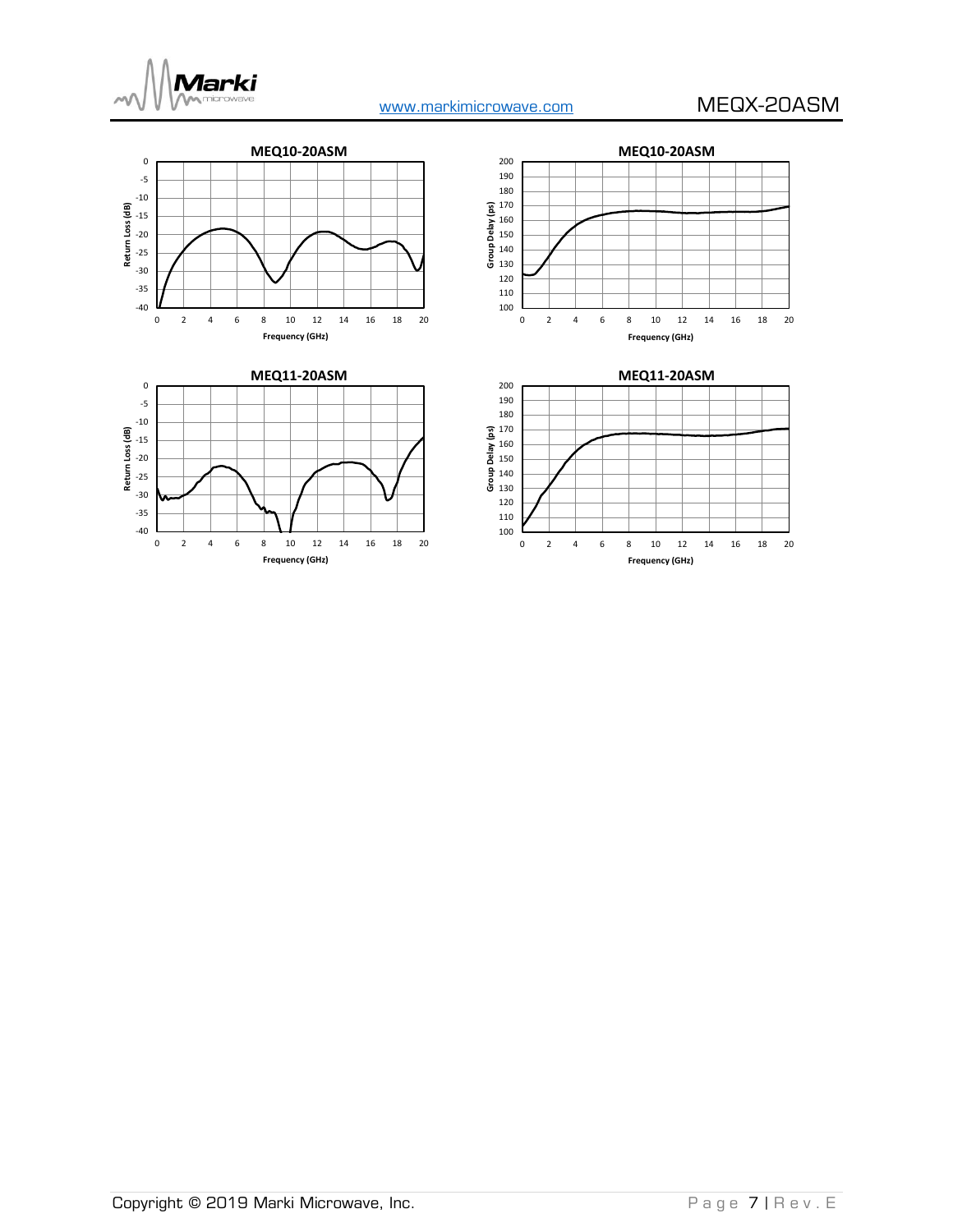

PROJECTION

## <span id="page-7-0"></span>4 Mechanical Data

### <span id="page-7-1"></span>4.1 SM Package Outline Drawing



Unless otherwise specified, dimensions are in inches. Tolerances are:

.XX ±.02

.XXX ±.005

1. Substrate material is ceramic.

2. I/O Leads and Ground Paddle plating is (from base to finish):

Ni: 8.89um MAX 1.27um MIN

Pd: 0.17um MAX 0.07um MIN

Au 0.254um MAX 0.03um MIN

3. All unconnected pads should be connected to PCB RF ground.

### <span id="page-7-2"></span>4.2 SM Package Footprint

| Part.<br><b>Number</b> | <b>Circuit</b><br><b>Number</b> |
|------------------------|---------------------------------|
| MEQ3-20ASM             | 6339                            |
| MEQ6-20ASM             | 6340                            |
| <b>MEQ10-20ASM</b>     | 6341                            |
| MEQ5-20ASM             | 6342                            |
| <b>MEQ7-20ASM</b>      | 6343                            |
| <b>MEQ11-20ASM</b>     | 6345                            |



[Click here for a DXF of the above layout.](https://www.markimicrowave.com/assets/data/landing_pattern_MEQ_SMT.zip) [Click here for leaded solder reflow.](http://www.markimicrowave.com/Assets/appnotes/reflow.pdf) Click here for lead-free solder reflow